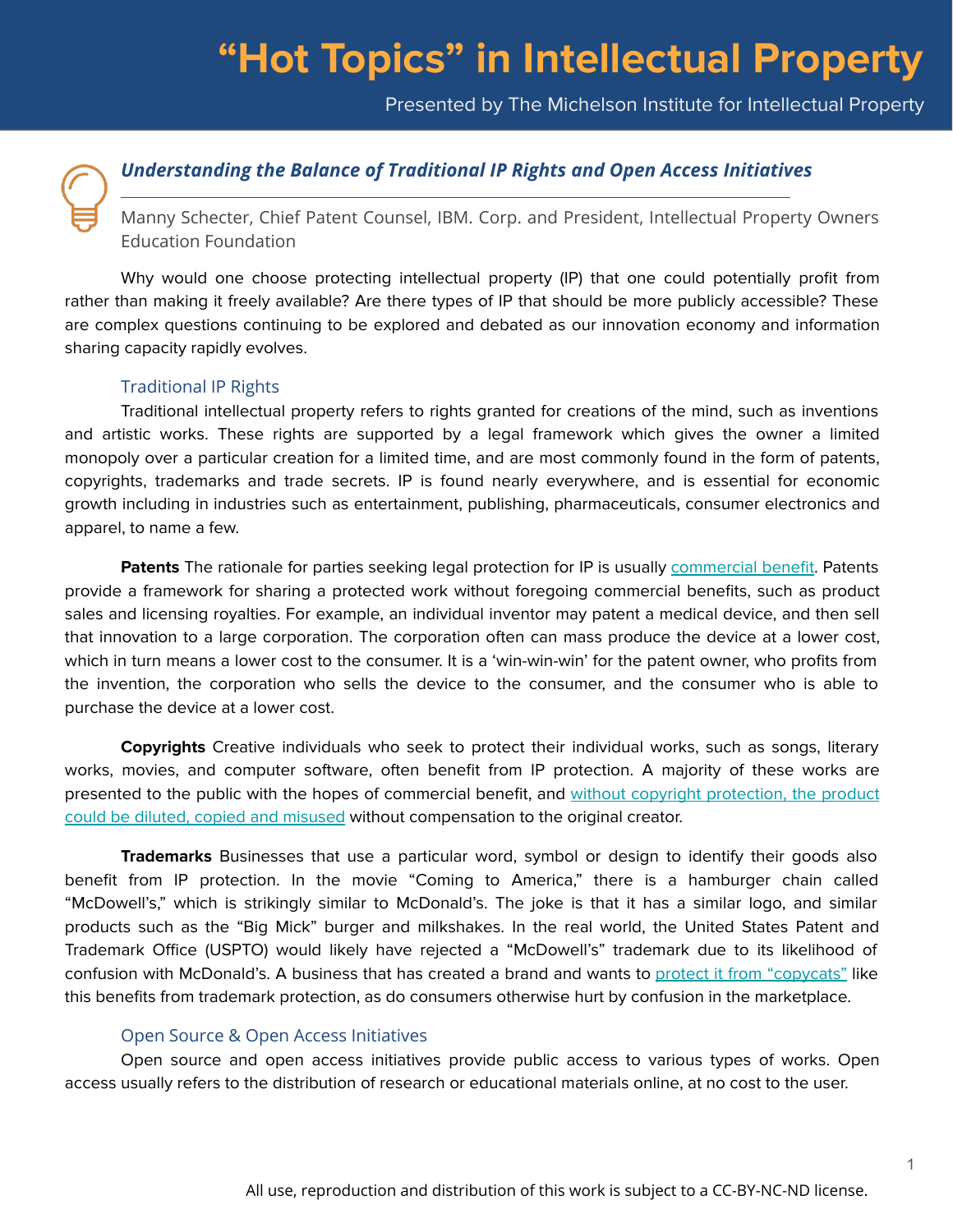Presented by The Michelson Institute for Intellectual Property

### Open Source & Open Access Initiatives (cont'd)

Owners of these materials usually retain the copyright, and control the distribution of the works. An example of open access is the [Budapest Open Access Initiative](https://www.budapestopenaccessinitiative.org/), an international effort to make research articles in all academic fields freely available on the internet. Another example is the [Creative Commons,](https://creativecommons.org/) a nonprofit that provides licenses for a tremendous amount of creative, usually copyrighted, works. Central to its mission is assisting people and organizations in "overcoming legal obstacles to the sharing of knowledge and creativity to address the world's challenges."

Open source often refers to software available free of charge, but also describes a larger conceptual movement. The [Open Source Initiative](https://opensource.org/) promotes the sharing of source code, and provides guidance on its distribution. Its principles include requiring that a license "must not discriminate against any person or group of persons," as well as allow distribution of the source code. These principles are designed to both encourage creativity, as well as provide access to code to people who may not normally be able to afford it.

So why would a creator choose to grant a free license to his or her creative works? For one, creativity often generates more creativity, and those who choose to present their works for free may do so with the thought that it may encourage new ideas, products and solutions to larger societal challenges. In addition, allowing free access levels the playing field a bit so that entrepreneurs and individuals can better compete with big corporations who have greater resources.

Of course, creators may also want to profit from their works. A singer/songwriter who copyrights a piece of music, for example, isn't likely to release songs for free. They would generally monetize their copyright through means such as live performances of their copyrighted works, publishing rights, record sales and streaming. This is an area where traditional IP rights continue to be the norm, though it's an increasingly complex landscape, and policies like the [Music Modernization Act of 2018](https://www.vox.com/culture/2018/10/11/17965690/music-modernization-act-copyright-law-licensing-streaming) aiming to streamline and update copyright law for the digital era.

#### Striking a Balance

The balance between traditional IP rights and open source initiatives can be challenging. Creators may want to profit from their IP while also considering the implications for the greater good, and how a particular creation can benefit society as a whole.

One area where this convergence can be seen is the [Open COVID Pledge.](https://opencovidpledge.org/) The purpose of the Pledge is to encourage "organizations around the world to make their patents and copyrights freely available in the fight against the COVID-19 pandemic." Creative Commons is currently managing the Open COVID Pledge, and some of the innovations that companies have pledged include touchless password authentication, access to healthcare data and 3D-printed respirators. There are three types of licenses that a creator can grant, including an "open COVID license" that expires after a specific time period.

There are benefits to participating in the Pledge – winning the battle against the devastating COVID-19 virus will benefit humanity on a global level and requires global participation and collaboration. In addition, Pledge companies receive public recognition for their participation, generating goodwill that may result in commercial benefits elsewhere.